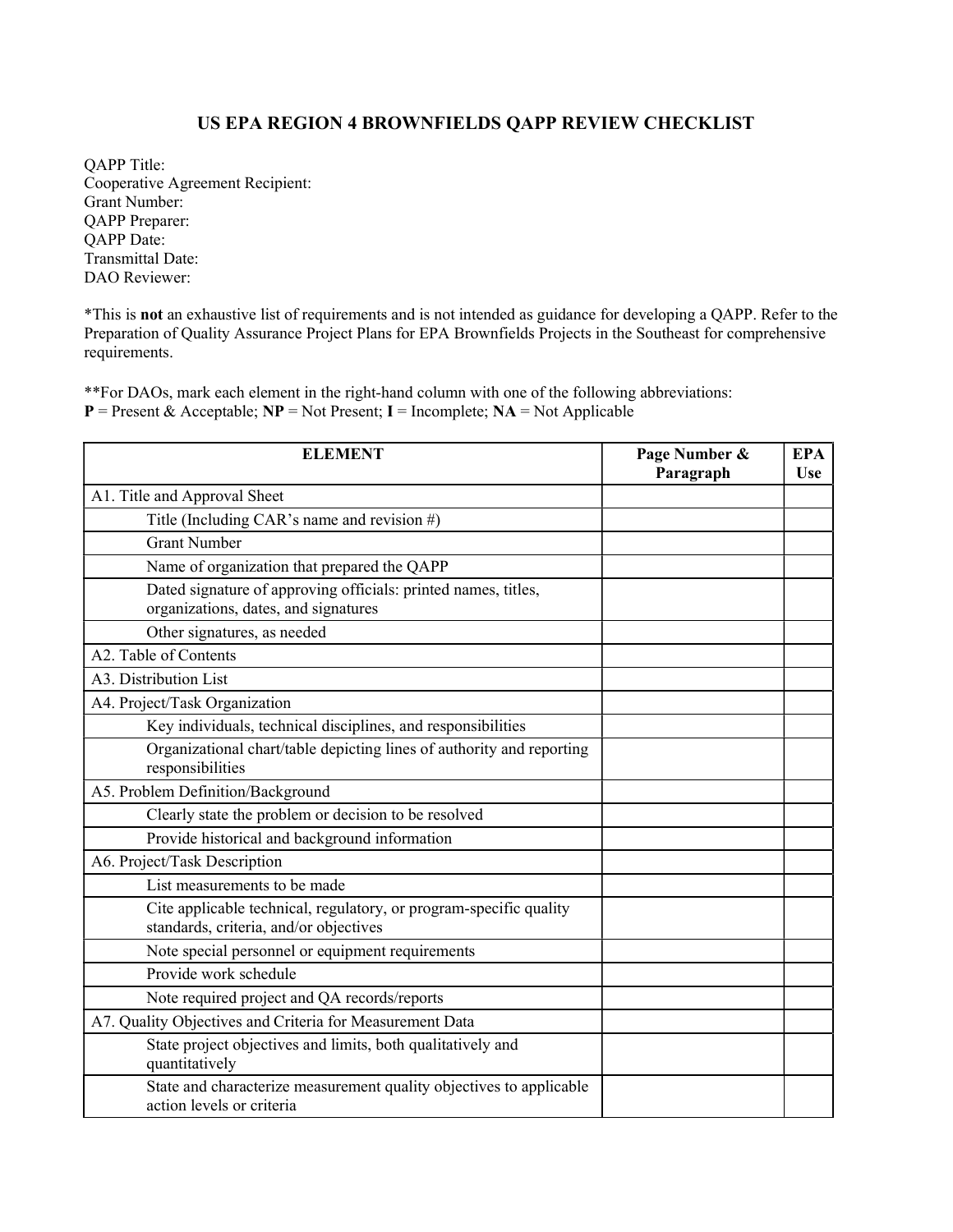| <b>ELEMENT</b>                                                                                                                                                                                                                                                       | Page Number &<br>Paragraph | <b>EPA</b><br><b>Use</b> |
|----------------------------------------------------------------------------------------------------------------------------------------------------------------------------------------------------------------------------------------------------------------------|----------------------------|--------------------------|
| A8. Special Training /Certification                                                                                                                                                                                                                                  |                            |                          |
| State trainings, date of trainings, expirations, and where applicable<br>records are maintained                                                                                                                                                                      |                            |                          |
| A9. Documentation and Records                                                                                                                                                                                                                                        |                            |                          |
| List information and records to be included for this project                                                                                                                                                                                                         |                            |                          |
| State requested lab turnaround time                                                                                                                                                                                                                                  |                            |                          |
| Give retention time and location for records and reports                                                                                                                                                                                                             |                            |                          |
| B1. Sampling Process Design and Site Figures                                                                                                                                                                                                                         |                            |                          |
| Type and number of samples required                                                                                                                                                                                                                                  |                            |                          |
| Sampling design and rationale                                                                                                                                                                                                                                        |                            |                          |
| Sampling locations and frequency                                                                                                                                                                                                                                     |                            |                          |
| Sample matrices                                                                                                                                                                                                                                                      |                            |                          |
| Classification of each measurement parameter as either critical or<br>needed for information only                                                                                                                                                                    |                            |                          |
| Describe/list SOPs used to characterize and dispose of IDW                                                                                                                                                                                                           |                            |                          |
| B2. Sampling and Analytical Procedures                                                                                                                                                                                                                               |                            |                          |
| Describe the sampling methods and procedures or cite the specific<br>SOPs to be used to guide the sample collection                                                                                                                                                  |                            |                          |
| Describe how problems (lost samples, broken equipment, etc.) will<br>be resolved and documented                                                                                                                                                                      |                            |                          |
| If SOPs are referenced, include a table listing all field sampling<br>SOPs that will be used. Include the title of SOP, date, revision<br>number and organization that wrote the SOP. Describe any<br>modifications to the SOPs that are necessary for your project. |                            |                          |
| B3. Sample Handling and Custody                                                                                                                                                                                                                                      |                            |                          |
| Sample handling requirements                                                                                                                                                                                                                                         |                            |                          |
| Chain-of-custody procedures                                                                                                                                                                                                                                          |                            |                          |
| B4. Analytical Methods and Requirements                                                                                                                                                                                                                              |                            |                          |
| Identify the extraction, digestion, and analytical methodologies to<br>be followed                                                                                                                                                                                   |                            |                          |
| Specify the turnaround time for hardcopy/electronic laboratory data<br>deliverables                                                                                                                                                                                  |                            |                          |
| Provide the laboratory SOPs as appropriate                                                                                                                                                                                                                           |                            |                          |
| Identify the individual(s) responsible for overseeing the analysis and<br>implementing corrective actions                                                                                                                                                            |                            |                          |
| B5. Field Quality Control Requirements                                                                                                                                                                                                                               |                            |                          |
| Design the field QC program that will be routinely performed and<br>provide a corresponding field sampling QC table in the QAPP                                                                                                                                      |                            |                          |
| Include field duplicate samples for each matrix and parameter, trip<br>blanks for VOC samples, temperature blanks, and QA/QC samples<br>as necessary                                                                                                                 |                            |                          |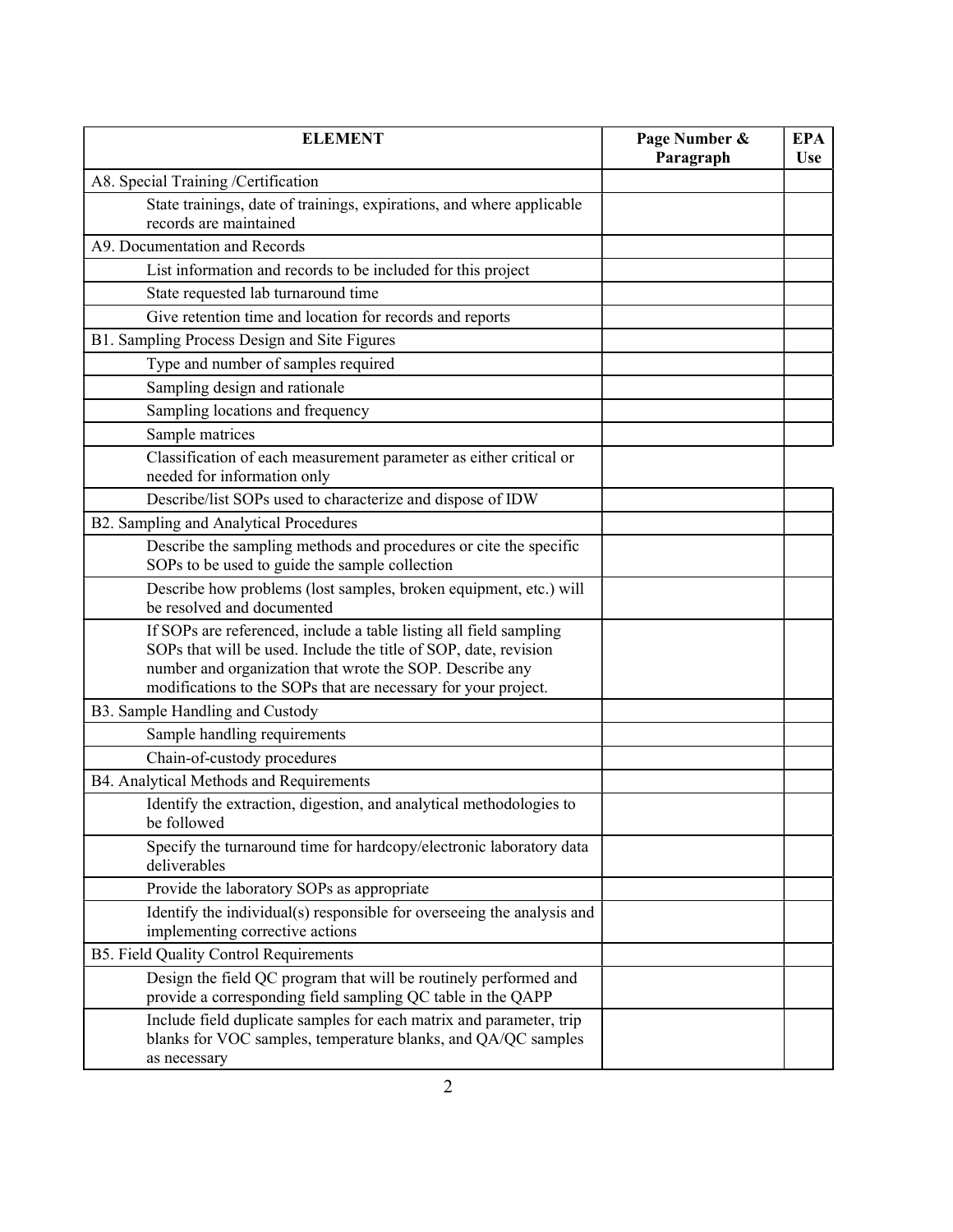| <b>ELEMENT</b>                                                                                                                                                                                                        | Page Number &<br>Paragraph | <b>EPA</b><br><b>Use</b> |
|-----------------------------------------------------------------------------------------------------------------------------------------------------------------------------------------------------------------------|----------------------------|--------------------------|
| B6. Laboratory Quality Control Requirements                                                                                                                                                                           |                            |                          |
| Determine the laboratory QC data to be routinely included with the<br>laboratory's data package and provide a corresponding laboratory<br>analytical QC table                                                         |                            |                          |
| B7. Field Equipment Calibration and Corrective Action                                                                                                                                                                 |                            |                          |
| If contained in SOPs, reference that appendix in this section of the<br>QAPP. Otherwise, provide a field equipment calibration table for<br>the types of field equipment routinely used                               |                            |                          |
| Discuss the corrective actions taken in the field when the control<br>limits are not met                                                                                                                              |                            |                          |
| B8. Laboratory Equipment Calibration and Corrective Action                                                                                                                                                            |                            |                          |
| If contained in laboratory SOPs, reference that appendix in this<br>section. Otherwise, provide a laboratory equipment calibration table<br>for each analytical method                                                |                            |                          |
| Note responsible individuals                                                                                                                                                                                          |                            |                          |
| B9. Analytical Sensitivity and Project Criteria                                                                                                                                                                       |                            |                          |
| Provide an analytical method sensitivity and project criteria table<br>for the analytical methods that will be routinely performed                                                                                    |                            |                          |
| If the laboratory provides only one analytical method limit, note in<br>the table whether it is the MDL or the QL/RL that is being reported                                                                           |                            |                          |
| B10. Data Management and Documentation                                                                                                                                                                                |                            |                          |
| Describe standard record-keeping, data storage, and retrieval<br>requirements for digital and hard copies of field data, laboratory<br>data, and manipulated data. Include any checklists used for data<br>management |                            |                          |
| Describe the control mechanism for detecting/correcting errors and<br>ensuring accuracy                                                                                                                               |                            |                          |
| Include the name, title, and organization of the person(s)<br>responsible for these activities                                                                                                                        |                            |                          |
| C1. Assessments and Corrective Actions                                                                                                                                                                                |                            |                          |
| Assessments/oversights that will be performed and<br>frequency                                                                                                                                                        |                            |                          |
| The person(s) responsible for performing the<br>assessments/oversights and where the results will be<br>documented                                                                                                    |                            |                          |
| Identify who will receive the assessment/oversight report,<br>who will be responsible for dealing with corrective actions,<br>and who will follow up on assessments/oversights                                        |                            |                          |
| C2. Project Reports                                                                                                                                                                                                   |                            |                          |
| Identify the types of reports that will be routinely generated                                                                                                                                                        |                            |                          |
| Provide a detailed description of the contents of project final reports<br>to establish expectations between report preparer and client                                                                               |                            |                          |